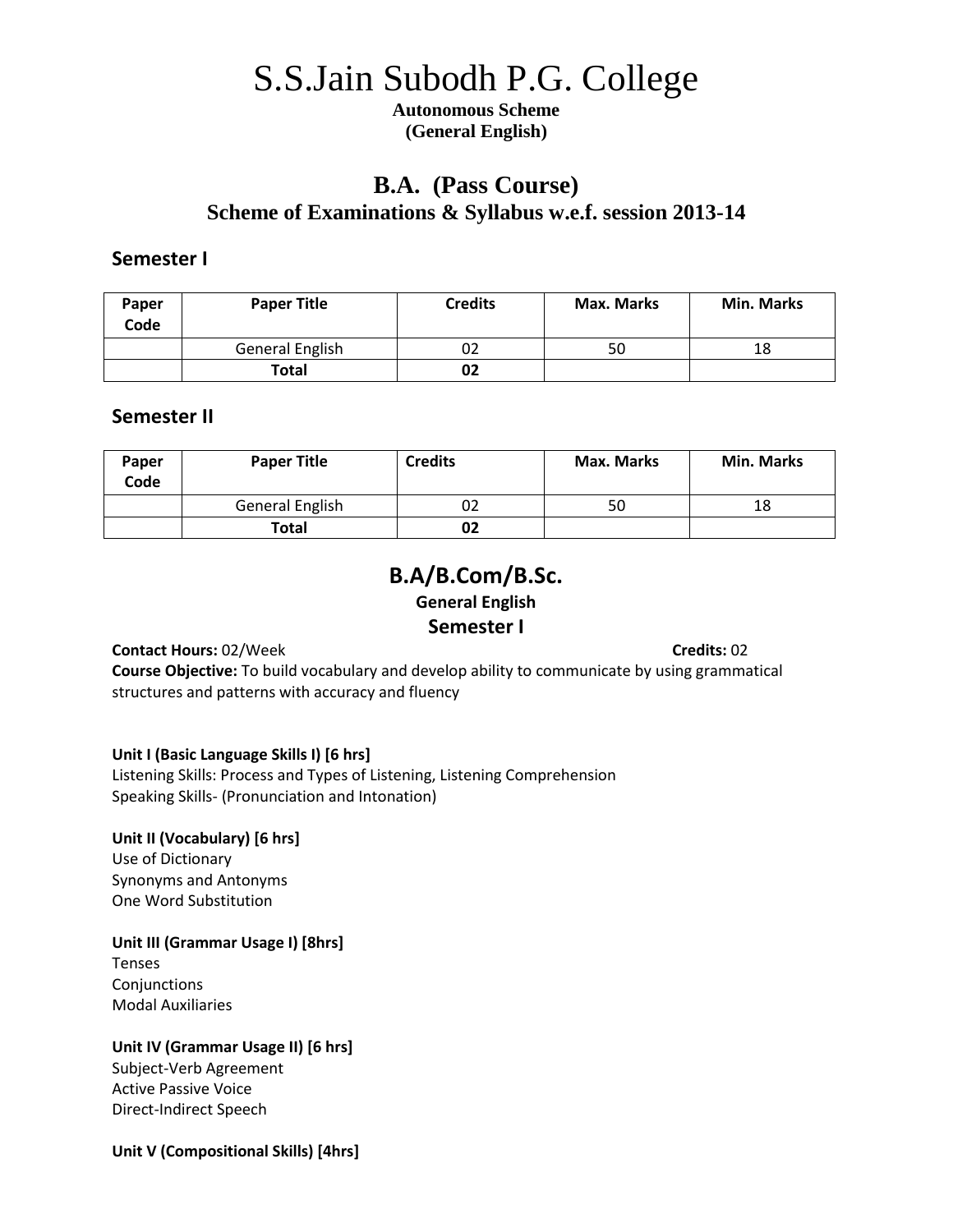Letter Writing- Official/Business and Social Paragraph Writing

**Essential Reading(s)**

*Essential English* by E. Suresh Kumar, P. Sreehari and J.Savithri

#### **Suggested Readings**

*Practical Usage* by Michael Swan *Letter Writing in English* by Brian Deakin *A Course in Listening and Speaking-I* by Sasikumar V. Dutta and Rajeevan *A University Grammar of English* by Quirk and Greenbaum

## **B.A/B.Com/B.Sc. General English Semester II**

**Contact Hours:** 02/Week **Credits:** 02

**Course Objective:** To improve the communication skills of the students and their ability to comprehend texts while also focusing on vocabulary and grammar usage

#### **Unit I (Basic Language Skills II) [8 hrs]**

Reading Skills: Process and Methodologies, Reading Comprehension Writing Skills- (Spelling and Punctuation)

#### **Unit II (Communication Skills I) [4 hrs]** CV

Job Application Letter

## **Unit III (Communication Skills II) [4 hrs]**

E mail Notice

## **Unit IV (Comprehension Skills -Poetry) [6 hrs]**

Daffodils- William Wordsworth Where the Mind is without Fear- Rabindranath Tagore

## **Unit V (Comprehension Skills -Prose) [8 hrs]**

Barack Obama: A Trendsetter Rendezvous with Indra Nooyi Muthyala Raju Revu: An Engineer Turned IAS officer R. Madhavan: Engineering to Farming

#### **Essential Reading(s)** *Essential English* by E. Suresh Kumar, P. Sreehari and J.Savithri

#### **Suggested Readings**

*The Written Word* by Vandana R. Singh *The Oxford Guide to Writing & Speaking* by John Seely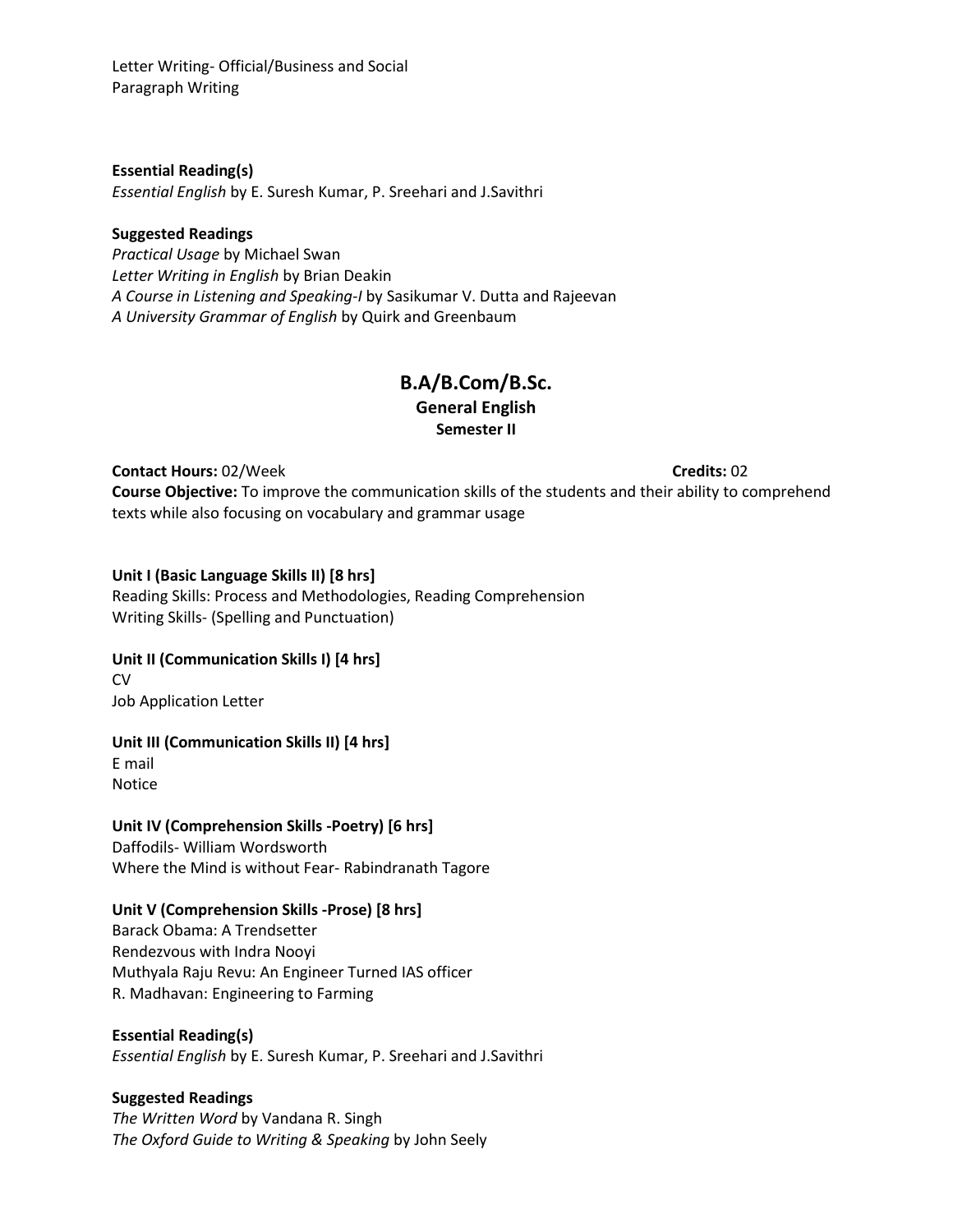#### **Pattern of the Question Paper**

## **B.A/B.Com/B.Sc. (General English) Semester I**

|                                                                           | Min Marks: 18 |
|---------------------------------------------------------------------------|---------------|
|                                                                           |               |
| Unit I (Basic Language Skills I)                                          | (4 Marks)     |
| Listening Skills: Process and Types of Listening, Listening Comprehension | (2 Marks)     |
| Speaking Skills- (Pronunciation and Intonation)                           | (2 Marks)     |
| Unit II (Vocabulary)                                                      | (12 Marks)    |
| Use of Dictionary                                                         | (4 Marks)     |
| Synonyms and Antonyms                                                     | (4 Marks)     |
| One Word Substitution                                                     | (4 Marks)     |
| Unit III (Grammar Usage I)                                                | (12 Marks)    |
| <b>Tenses</b>                                                             | (4 Marks)     |
| Conjunctions                                                              | (4 Marks)     |
| <b>Modal Auxiliaries</b>                                                  | (4 Marks)     |
| Unit IV (Grammar Usage II)                                                | (12 Marks)    |
| Subject-Verb Agreement                                                    | (4 Marks)     |
| <b>Active Passive Voice</b>                                               | (4 Marks)     |
| Direct-Indirect Speech                                                    | (4 Marks)     |
| Unit V (Compositional Skills)                                             | (10 Marks)    |
| Letter Writing- Official/Business and Social                              | (5 Marks)     |
| Paragraph Writing                                                         | (5 Marks)     |

## **B.A/B.Com/B.Sc. (General English) Semester II**

**Duration : 3 Hrs.** Max Marks: 50 Min Marks: 18 **Unit I (Basic Language Skills II) (8 Marks)** Reading Skills: Process and Methodologies, Reading Comprehension **(4 Marks)** Writing Skills- (Spelling and Punctuation) **(4 Marks) Unit II (Communication Skills I) (10 Marks)** CV **(5 Marks)** Job Application Letter **(5 Marks) Unit III (Communication Skills II) (10 Marks)** E mail **(5 Marks)** Notice **(5 Marks)**